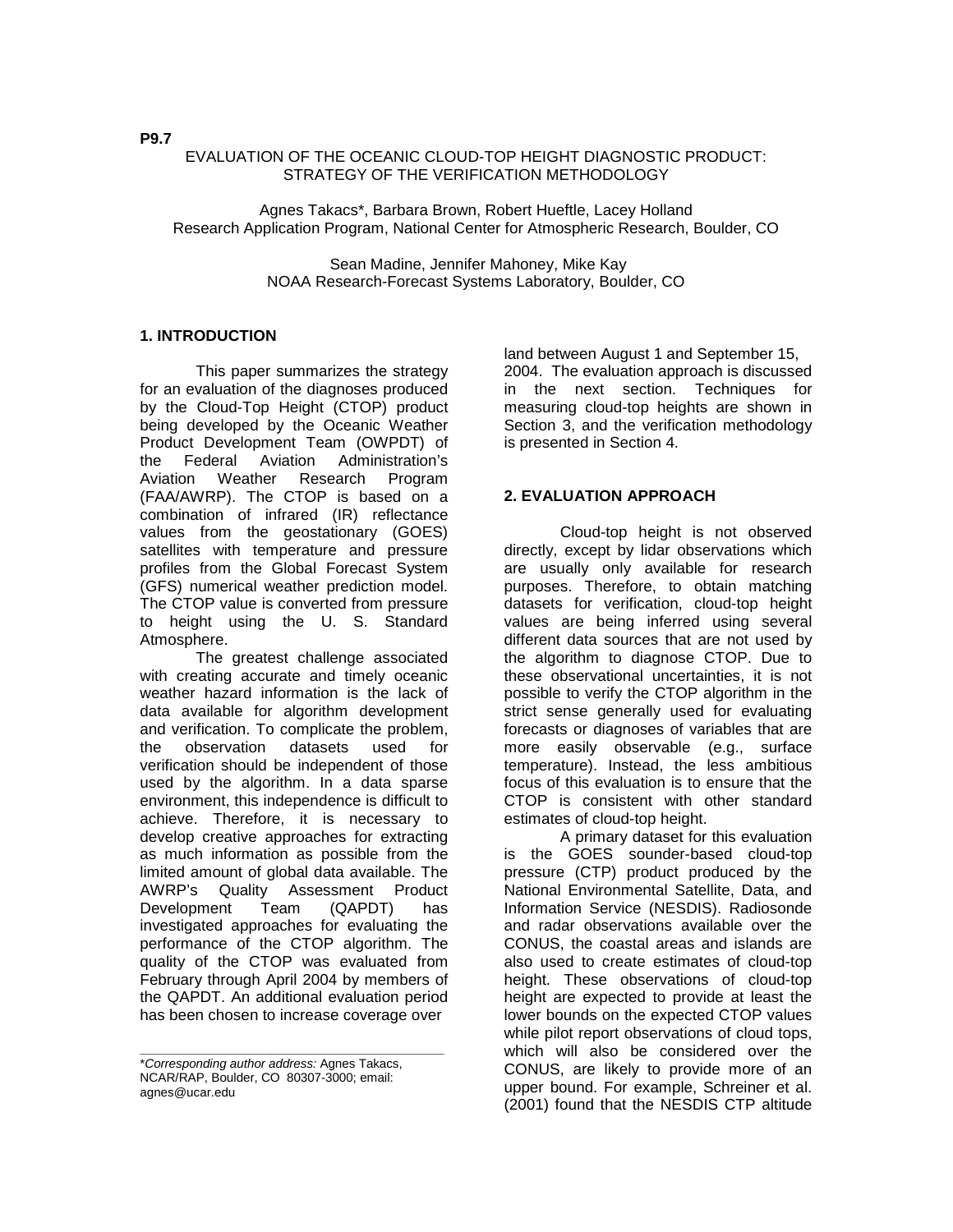

Figure 1. Domains over which CTOP is being evaluated; boxes indicate regions where NESDIS CTP product is available.

is often below the cloud-top level reported by pilots. As part of the study, the radiosonde-based cloud top (RCT) and the radar-based echo top (ET) observations are being compared to each other and to the NESDIS CTP and CTOP values, to understand their correspondence and relationships. It is important to understand that all of the cloud-top measurements have underlying uncertainties, and all of them pose difficulties for matching to the CTOP values. For example, the NESDIS CTP has coarser nominal horizontal resolution than CTOP (10 km vs. 4 km), which changes with latitude; radiosonde estimates of cloud top are inferred from temperature and relative humidity profiles; and radar-based estimates are based on echo top rather than cloud top.

 Takacs et al. (2004) summarized the global observational datasets available for verification of a variety of types of oceanic weather forecasts. The datasets used for evaluation of CTOP are described in greater detail in the following section. The CTOP diagnoses are being evaluated over the Pacific, the Gulf of Mexico, Mexico, Hawaii, and Caribbean domains as shown in

Fig. 1 using data collected during the spring of 2004. For the August/September evaluation, the eastern CONUS domain is also included.

### **3. TECHNIQUES FOR MEASURING CLOUD-TOP HEIGHT**

## *3.1 CTOP diagnostic*

 The CTOP is designed to estimate the heights of optically thick clouds. Figure 2 shows an example of the product over the Pacific Ocean region. CTOP is based on an algorithm developed by the Naval Research Laboratory (NRL). The algorithm is based on brightness temperature measurements from the IR window channels (10.7 µm) from the imagers on the GOES satellites. These observations are combined with temperature profiles from a numerical weather prediction model to estimate the cloud top pressure (http://www.rap.ucar.edu/projects/owpdt/doc uments/ocndnrl.html/). In this case, temperature soundings from the National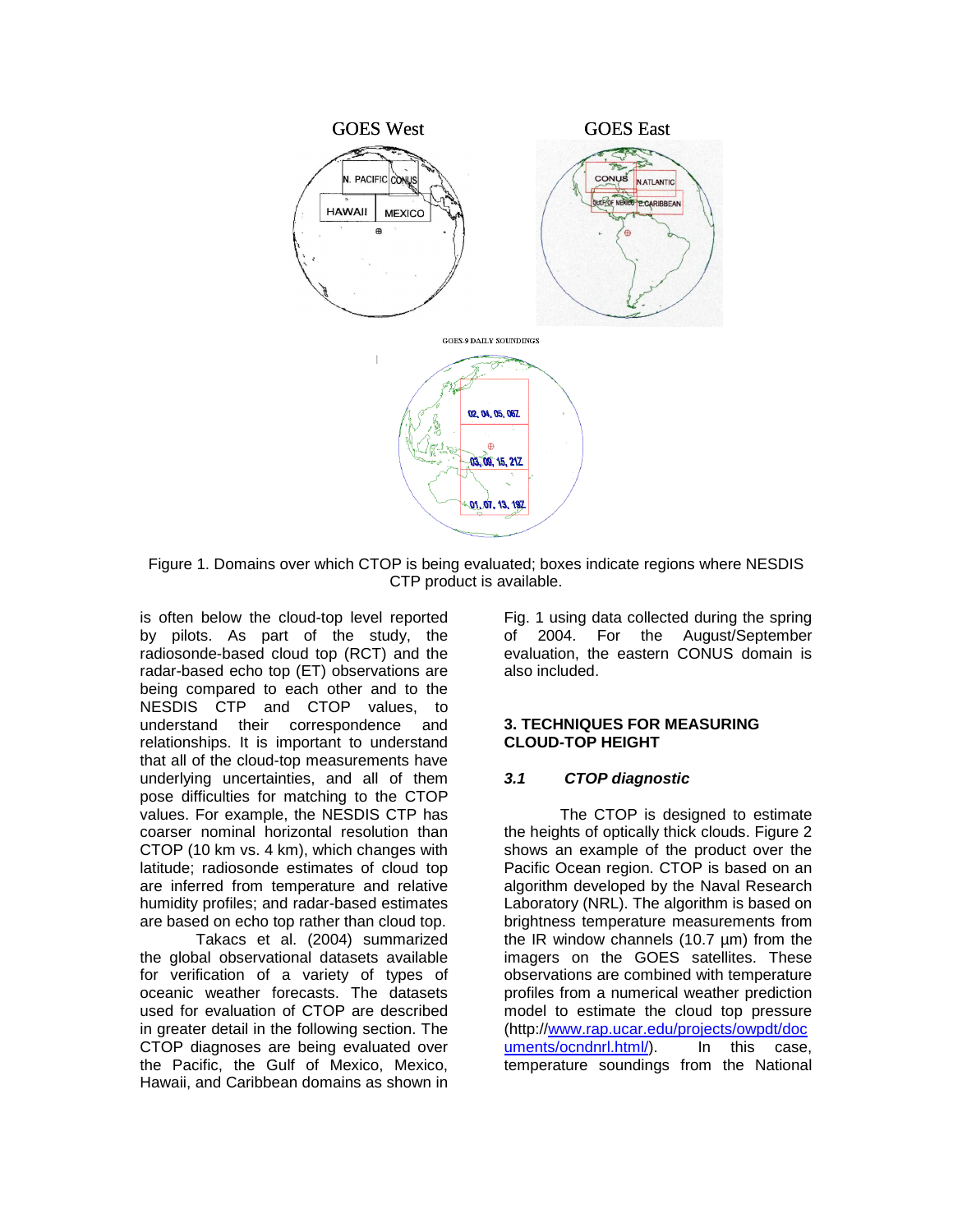

Figure 2. Example of cloud-top height product (CTOP) over the Pacific Ocean region (8/3/2004; 21:40 UTC)

Centers for Environmental Prediction (NCEP) GFS numerical weather prediction model are used as input to the CTOP for identifying the cloud top pressure. Altitude is then estimated using the U.S. Standard

Atmosphere.<br>CTOP is provided on an approximately 4-km horizontal grid for cloud tops above 850 hPa, and is updated approximately every 20 minutes as new satellite data become available. Although CTOP is designed to be best at estimating cloud-top heights for optically thick clouds, the algorithm produces gridded estimates for all locations and types of clouds. To account for likely variations in performance, the statistical verification results will be stratified by the cloud opaqueness characteristics.

#### *3.2 Description of verification datasets*

#### **3.2.1 Radiosonde observations**

 Radiosondes measure the vertical profiles of atmospheric variables from the surface to the stratosphere and transmit the

data via radio to ground-based receiving systems. Radiosondes typically measure temperature, humidity, and pressure, as well as wind direction and speed. The observations are available through the Global Telecommunication System (GTS) gateway and NOAAPort. The University of Wyoming database of processed global upper-air data is being used as a source for these data. Observations for more than 150 locations over the CONUS, coastal areas and islands are obtained twice per day, at 0000 and 1200 UTC. In a few cases, 0600 and 1800 UTC soundings also are available. Using the radiosonde observations, several measures of cloud-top pressure/height values are being obtained:

Radiosonde-based cloud-top height/pressure (RCT); determined using the revised analysis method of Wang and Rossow (1995). Using this technique, the cloud-top pressure is estimated using a topdown examination of the relative humidity with respect to water and ice  $(RH_w$  and  $RH_i$ , respectively). The cloud-top pressure is set to (a) the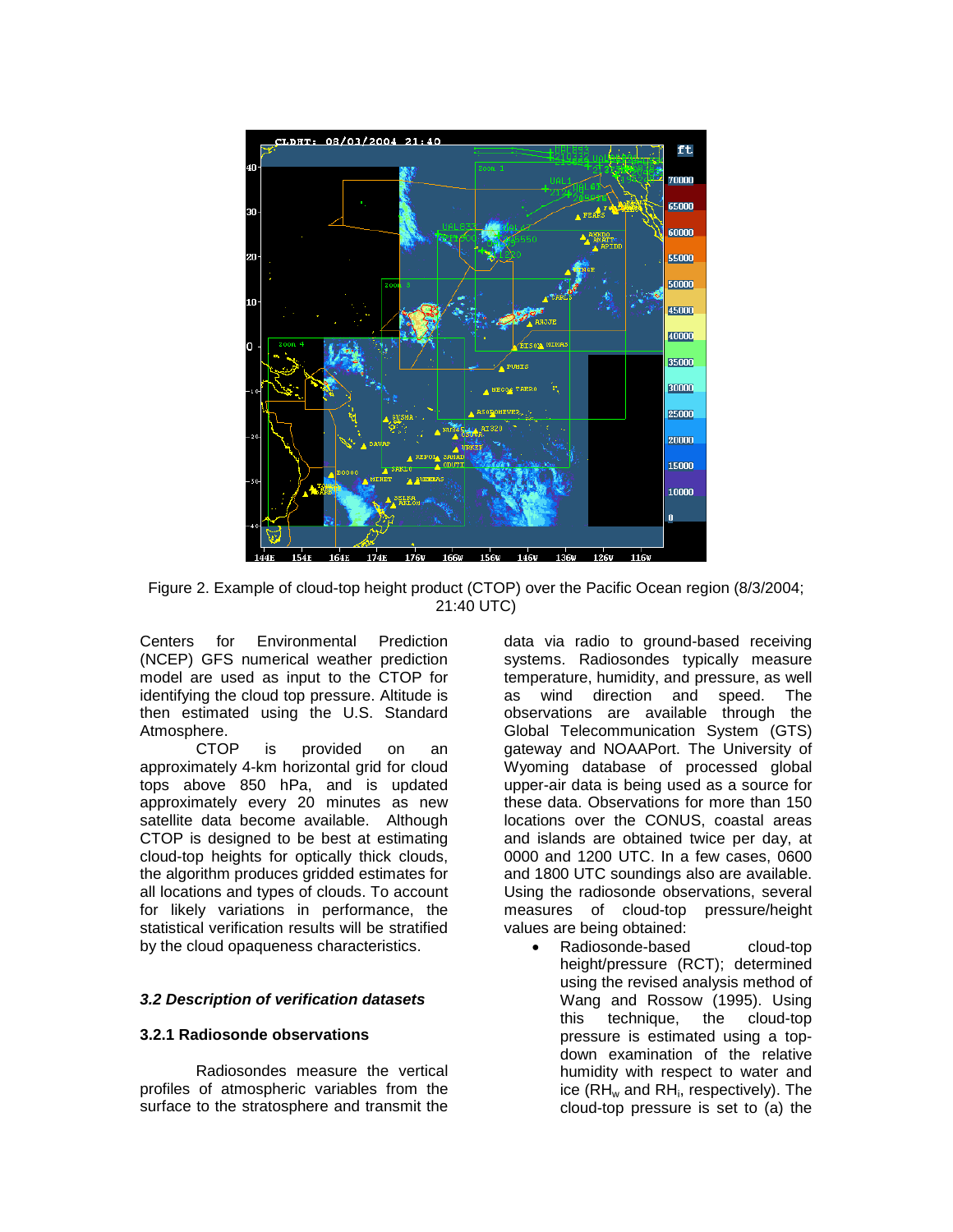highest level where either  $RH_w$  or  $RH_i > 87\%$  or (b) the highest level where RHw or RHi > 84% *and* RHw or RHi at the level above is at least 3% lower than the respective value at the level in question.

- Equilibrium level (EL; formerly called "expected cloud-top height"); EL is the level which a parcel from the lowest 500 m of the atmosphere reaches when it is lifted dry adiabatically to the lifted condensation level, and then moist adiabatically to a level where the temperature of the parcel is equal to the environmental temperature. If more than one EL exists, the highest one is chosen.
- Equilibrium level (ELV); computed in the same way as the EL but using virtual temperature.

 It should be noted that the uncertainty associated with the RCT values can be quite large. Sounding analysis results can overestimate cloud-top pressures (i.e., underestimate cloud-top heights), especially in regions where cloud tops are frequently colder than -40°C, such as in deep convection. This overestimation can reach as much as 170 hPa, especially in the tropics.

 Radiosondes drift with the wind and it usually takes one and a half to two hours for the balloon and instrument package to ascend to the stratosphere and for the ground-based receiving system to obtain all the information transmitted. Due to the drift, the actual location and time of the cloud-top height measurement based on the radiosonde observations can be far from the place and time of the launch of the balloon. To reduce error due to drift, the time and location of the estimated cloud-top height are also determined. Based on past research, 5.5 ms<sup>-1</sup> ascension rate is assumed for this study. To calculate the horizontal drift between any two levels of the sounding, the elevation at the lower level is subtracted from the elevation at the higher level to obtain the change in elevation. This value is divided by the ascension rate, 5.5 ms<sup>-1</sup>, to get the time in seconds. The wind speed and wind direction at the upper level are considered as a velocity vector which, when multiplied by the time in seconds, gives the drift (horizontal displacement) of the radiosonde from the lower level to the higher level. The horizontal drift for a given level is determined by summing the drift from all levels below. In this way, the location of the estimated cloud-top height is calculated (Fig. 3).



Figure 3: Example of the drift of a radiosonde launched from Miami at 1100 UTC on 2/18/2004. Black and blue numbers connected to the drift path indicate the time (UTC) and altitude (ft), respectively.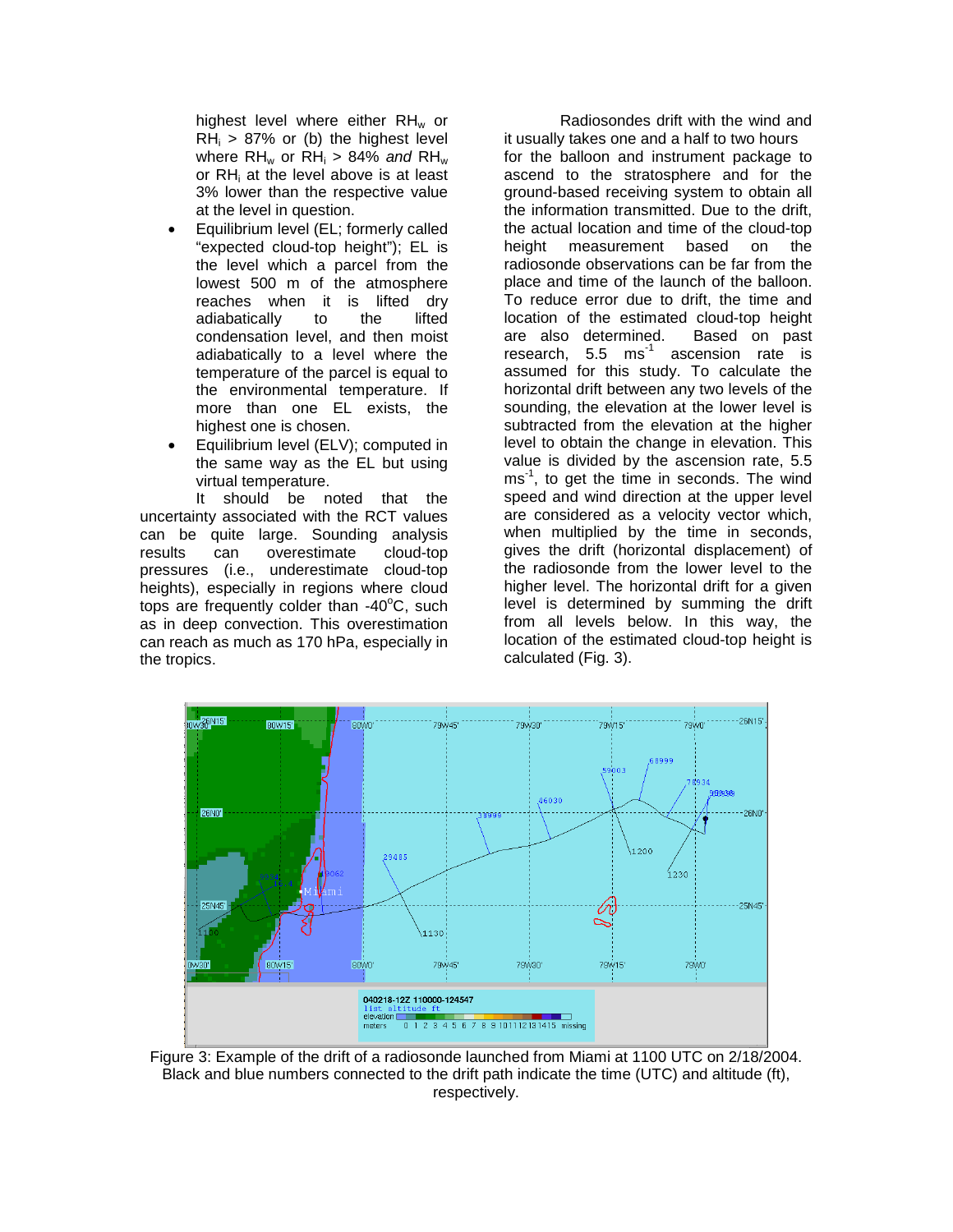## **3.2.2 Radar observations**

The radar echo top (ET) product shows the highest altitudes of precipitation echoes (i.e., reflectivities) across a 4-km grid. ETs are similar to cloud tops, but usually the top of a precipitating cloud will be somewhat higher than the top of the precipitation echo. Moreover, only the echo tops of precipitating clouds can be estimated by ET, whereas other methods are able to distinguish the tops of non-precipitating clouds. ET values are derived from reflectivity observations made by the National Weather Service (NWS) WSR-88D radars and are provided as a product for those radars in the NEXRAD Information Dissemination Service (NIDS) data stream. ET values are measured in thousands of feet above msl, and echo tops between 5,000 and 70,000 ft can be detected. The observations have a six-min temporal resolution and cover a range of 230 km around all radars. Nearly 30 radars are located inside the verification domain in coastal areas and on islands, and about 125 additional radars located across the CONUS.

 The ET algorithm is constrained in several ways that reduce the accuracy of the echo top heights estimated by the ET product. For instance, the precision of echo top height measurement decreases with range due to beam broadening. At a range of 230 kilometers, the half-power beam width is 4,000 m. In addition, the ET algorithm uses a reflectivity threshold value of 18.5 dBZ to define echo tops. This threshold may not correspond to what a pilot sees as the cloud top. Further reduction in height accuracy stems from the resolution of the mapping routine. That is, the ET value for a particular 4x4 km box is defined as the highest of all (possible several) echo tops measured in that box.

 Uncertainty in the ET values also results from the volume coverage pattern (VCP) in use. Since the different VCPs have gaps between various elevation angles, there is uncertainty regarding the echo top height in the neighborhood of the intersection of the center of the beam and the radar return (i.e., the radar does not "see" at all elevation angles). The newer version of VCP is the best for estimating ET. Based on a study by Brown et al. (2000), the

optimum distance range for estimating ET is between 45 and 120 km. Limiting ET computations to this range will reduce height estimation uncertainty that is related to the VCP. The beam at an elevation angle of 19.5° would be likely to undershoot the tops of echoes that are closer than 45 km in range and at altitudes greater than 50,000 feet. Because the WSR-88D radars do not scan directly overhead, they also are unable to detect the true tops of echoes that are directly over the radar site. At ranges greater than 120 km, the lowest beam  $(0.5^{\circ})$  is likely to overshoot the echo tops for many precipitating systems.

# **3.2.3 Pilot reports**

 Cloud-top height estimates are sometimes included in pilot's reports (i.e., PIREPs, AIREPs). These estimates will serve as a supplemental dataset for verifying the CTOP, especially over the CONUS where these observations are the most frequent. In addition, pilots frequently mention in the remarks section of their reports that the sky is "clear above." The altitudes of these reports will be used as an upper bound for the elevations of cloud tops in the region around the PIREP. These reports have been used effectively in previous verification studies for in-flight icing algorithms (e.g., Brown et al. 1997).

## **3.2.4 NESDIS Cloud Top Pressure Product (CTP)**

 Because of its wide spatial coverage, the NESDIS CTP is a very important observation dataset for evaluation of the OW CTOP product over the various domains. This product provides estimates of cloud-top pressure on a grid where the nominal resolution is 10 km, but varies with latitude (e.g., it is 14 km at  $35^\circ$  latitude) across the domains shown in Fig. 1. The CTP estimates are updated approximately twice every hour. The NESDIS CTP product has good overall coverage, and has been extensively validated (Schreiner et al. 2001). Although CTP is based on observations from the GOES satellites (like CTOP), the CTP algorithm uses data from the GOES sounder rather than the imager, which is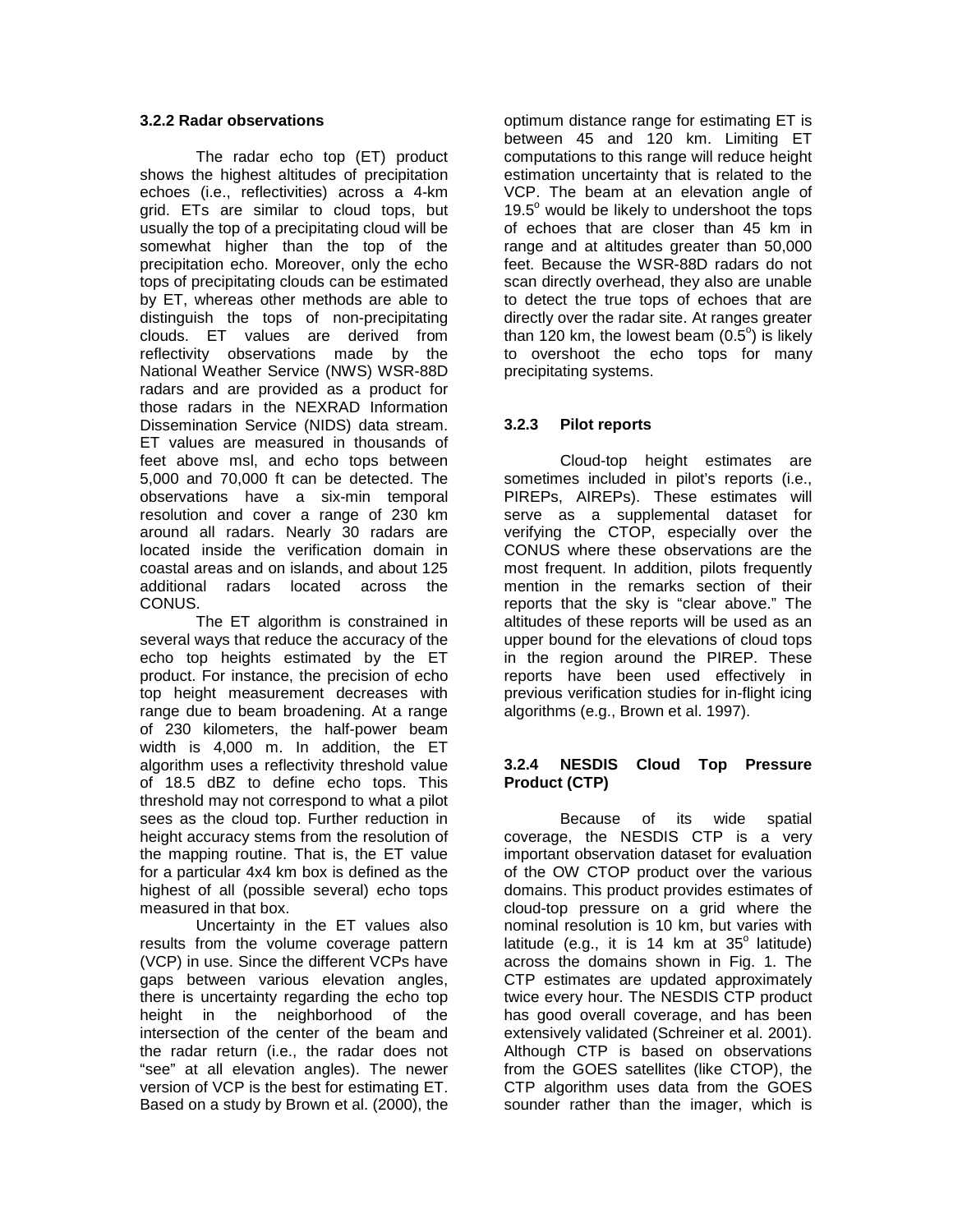used to create CTOP diagnoses. In addition, the CTP utilizes the  $CO<sub>2</sub>$  absorption technique rather than the IR window technique that is used to derive the CTOP product. Because the sounder is used to estimate the cloud top pressure, CTP also does not directly depend on the output of a numerical weather prediction model.

# **4. VERIFICATION METHODOLOGY**

### *4.1 Matching methods*

 Due to the scarcity, non-systematic nature, and general non-uniformity of most oceanic weather observations, the approach for matching forecasts and observations by necessity must be driven by the observations. That is, CTOP can only be verified at locations where there are observations. For each valid time of the CTOP product, a search is conducted to determine what observations are available.

Only a +/- 30-minute time difference is allowed. Two general approaches are being employed:

- A point-to-point approach is being used for cases where all of the observation types are available. For this analysis, the maximum and median CTOP, ET and NESDIS CTP values are being determined in a suitable region around the exact time and location of the radiosonde-derived cloud top (RCT). In addition, the CTOP values (within the relevant region and time period) that provide the<br>best match to the other *best* match to the other observations are being recorded. The "best" values provide an upper bound on the strength of correlation between the CTOP and the other sets of measurements.
- Grid-to-grid analysis will be used for the satellite-derived data (NESDIS CTP Fig. 4a and CTOP Fig.4b). The spatial and time scales are determined by the scales of the observations. The procedures applied in this case are similar to those used for the point-to-point matching process.



Figure 4a. NESDIS CTP over Miami (2/18/2004). Red circles represent radar, blue circles radiosonde stations.



Figure 4b. As in Fig. 4a, but CTOP

## *4.2 Statistical evaluation*

 A variety of verification statistics, both categorical and continuous, will be computed for comparisons of the CTOP values with each type of observation (Table 1).

 For the categorical statistics (e.g., probability of detection, POD), "Yes" and "No" categorical values of cloud-top height will be determined using suitable thresholds. The choice of these thresholds will be determined from the data collected. All of the statistics will be stratified by opacity, altitude, region, and other relevant factors. As noted earlier, because no direct measures of cloud-top height are available, the main focus will be to evaluate how consistent the CTOP values are with the other estimates.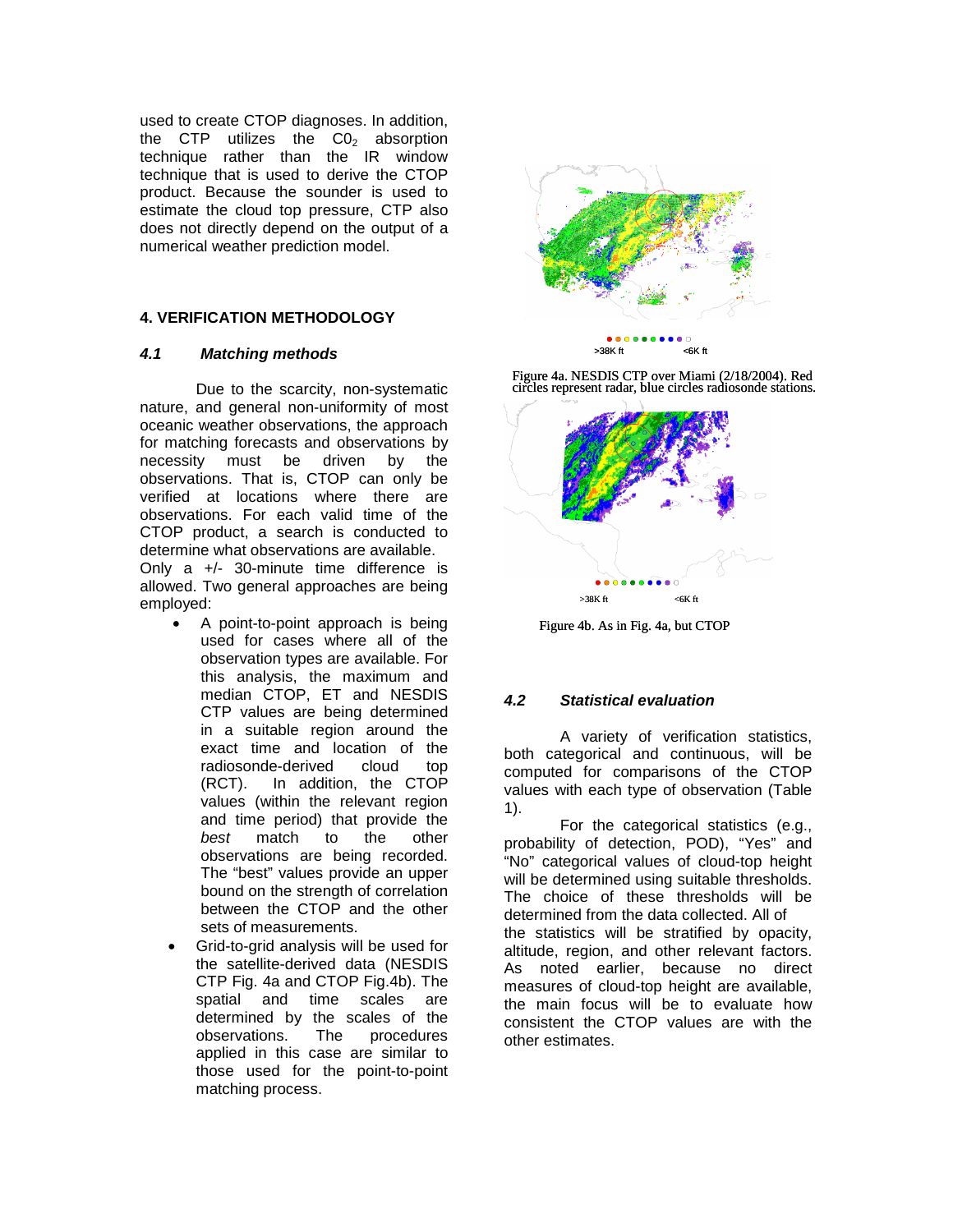| <b>Statistic</b>                        | <b>Definition</b>                                                   | <b>Description</b>                                                                                        | <b>Interpretation</b>                                                                                                                                                  | Range                                                                      |
|-----------------------------------------|---------------------------------------------------------------------|-----------------------------------------------------------------------------------------------------------|------------------------------------------------------------------------------------------------------------------------------------------------------------------------|----------------------------------------------------------------------------|
| <b>PODy</b>                             | YY/(YY+NY)                                                          | Probability of<br>Detection of Yes<br>observations                                                        | Proportion of Yes<br>observations that were<br>correctly forecasted                                                                                                    | $0 - 1$<br>Best: 1<br>Worst: 0                                             |
| <b>PODn</b>                             | NN/(YN+NN)                                                          | Probability of<br>Detection of No<br>observations                                                         | Proportion of No<br>observations that were<br>correctly forecasted                                                                                                     | $0 - 1$<br>Best: 1<br>Worst: 0                                             |
| <b>Curve Area</b>                       | Area under the<br>curve relating<br>PODy and 1-<br>PO <sub>Dn</sub> | Area under the curve<br>relating<br>PODy and 1-PODn<br>(i.e., the ROC curve)                              | Overall skill<br>(related to<br>discrimination<br>between Yes and No<br>observations)                                                                                  | $0$ to 1<br>Best: 1<br>No skill: 0.5                                       |
| Bias(cont)                              | $y - o$                                                             | Difference between<br>the average forecast<br>and the average<br>observation.                             | Measure of over or<br>under forecasting                                                                                                                                | Unbiased: 0<br>Neg.: under<br>forecasting<br>Positive: over<br>forecasting |
| Bias(dichot)                            | $a + b$<br>$a + c$                                                  | Ratio of the number<br>of "yes" forecasts to<br>the number of "yes"<br>observations                       | Measure of over or<br>under forecasting                                                                                                                                | Unbiased: 0<br>Neg.: under<br>forecasting<br>Positive: over<br>forecasting |
| <b>Mean</b><br><b>Absolute</b><br>Error | $\frac{1}{n}\sum_{k=1}^n \left  y_k - o_k \right $                  | Arithmetic average of<br>the absolute values of<br>the differences<br>between the<br>members of each pair | Typical magnitude for<br>the forecast error in a<br>given verification<br>dataset                                                                                      | Perfect<br>$MAE = 0$                                                       |
| <b>Mean</b><br><b>Squared</b><br>Error  | $\frac{1}{n} \sum_{k=1}^{n} (y_k - o_k)^2$                          | Average squared<br>difference between<br>the forecast and<br>observation pairs                            | This measure is<br>similar to the MAE<br>except that the<br>squaring function is<br>used rather than the<br>absolute value<br>function to account for<br>larger errors | $0$ to 1<br>Best: 0                                                        |

**Table 1. Statistical measures to be used to evaluate CTOP.** 

# **5. SUMMARY AND CONCLUSION**

 Strategies for evaluating the diagnoses provided by the oceanic cloud-top height product have been outlined. The paper has described the efforts employed to

obtain independent datasets for the evaluation. This process is made difficult because no direct cloud-top height observations of cloud-top height are generally available over the oceans. Cloudtop height values estimated using several